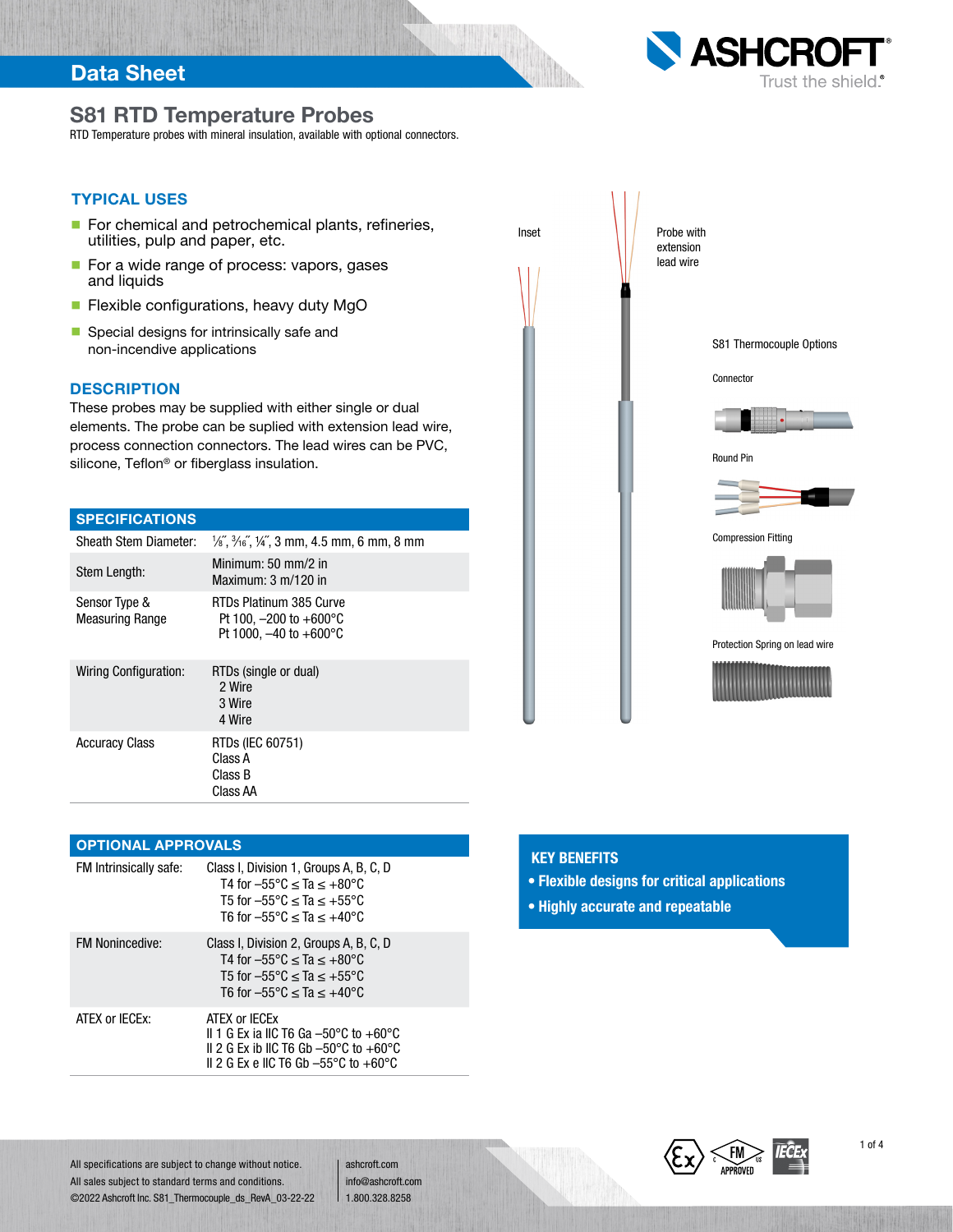## Data Sheet



# S81 RTD Temperature Probes

| <b>ORDERING CODE</b>                   | Example: | <b>S81</b> |              | т |              | A | A | в | A | 7              | Cont. on  |
|----------------------------------------|----------|------------|--------------|---|--------------|---|---|---|---|----------------|-----------|
| <b>Area Classification</b>             |          |            |              |   |              |   |   |   |   |                | next page |
| 1 - Standard - General Purpose         |          |            | $\mathbf{1}$ |   |              |   |   |   |   |                |           |
| 3 - Intrinsic Safety - ia              |          |            |              |   |              |   |   |   |   |                |           |
| B - Intrinsic Safety - ib              |          |            |              |   |              |   |   |   |   |                |           |
| E - Increased safety                   |          |            |              |   |              |   |   |   |   |                |           |
| N - Non-Incendive                      |          |            |              |   |              |   |   |   |   |                |           |
| <b>Sheath Diameter</b>                 |          |            |              |   |              |   |   |   |   |                |           |
| R - 1/8" Ø3.18 mm                      |          |            |              |   |              |   |   |   |   |                |           |
| $S - \frac{3}{16}$ " Ø4.76 mm          |          |            |              |   |              |   |   |   |   |                |           |
| T - 1/4" Ø6.35 mm                      |          |            |              | T |              |   |   |   |   |                |           |
| $3 - 3$ mm                             |          |            |              |   |              |   |   |   |   |                |           |
| $4 - 4.5$ mm                           |          |            |              |   |              |   |   |   |   |                |           |
| $6 - 6$ mm                             |          |            |              |   |              |   |   |   |   |                |           |
| $8 - 8$ mm                             |          |            |              |   |              |   |   |   |   |                |           |
| <b>RTD Type</b>                        |          |            |              |   |              |   |   |   |   |                |           |
| 1 - Pt 100                             |          |            |              |   | $\mathbf{1}$ |   |   |   |   |                |           |
| <b>Accuraacy or Class (IEC 60751)</b>  |          |            |              |   |              |   |   |   |   |                |           |
| A - Class A                            |          |            |              |   |              | Α |   |   |   |                |           |
| <b>B</b> - Class B                     |          |            |              |   |              |   |   |   |   |                |           |
| $C - \frac{1}{2}$ DIN                  |          |            |              |   |              |   |   |   |   |                |           |
| D - Class AA - 1/3 DIN                 |          |            |              |   |              |   |   |   |   |                |           |
| <b>RTD Element/Range</b>               |          |            |              |   |              |   |   |   |   |                |           |
| $A - 50/ + 400^{\circ}C$               |          |            |              |   |              |   | A |   |   |                |           |
| $B - -200/+600°C$                      |          |            |              |   |              |   |   |   |   |                |           |
| D - Vibrations-proof                   |          |            |              |   |              |   |   |   |   |                |           |
| <b>Electrical Circuit</b>              |          |            |              |   |              |   |   |   |   |                |           |
| A - Single 2 wires                     |          |            |              |   |              |   |   |   |   |                |           |
| B - Single 3 wires                     |          |            |              |   |              |   |   | в |   |                |           |
| C - Single 4 wires                     |          |            |              |   |              |   |   |   |   |                |           |
| D - Dual 2 wires                       |          |            |              |   |              |   |   |   |   |                |           |
| E - Dual 3 wires                       |          |            |              |   |              |   |   |   |   |                |           |
| F - Dual 4 wires                       |          |            |              |   |              |   |   |   |   |                |           |
| <b>Sheath Material</b>                 |          |            |              |   |              |   |   |   |   |                |           |
| A - AISI 316L/ 1.4404                  |          |            |              |   |              |   |   |   | A |                |           |
| <b>Wire Termination</b>                |          |            |              |   |              |   |   |   |   |                |           |
| 7 - Stripped                           |          |            |              |   |              |   |   |   |   | $\overline{7}$ |           |
| 8 - With flat pin                      |          |            |              |   |              |   |   |   |   |                |           |
| 9 - With round pin                     |          |            |              |   |              |   |   |   |   |                |           |
| F - With plug LEMO type FFA.1S         |          |            |              |   |              |   |   |   |   |                |           |
| P - With socket LEMO type PCA.1S       |          |            |              |   |              |   |   |   |   |                |           |
| D - With plug and socket LEMO on inset |          |            |              |   |              |   |   |   |   |                |           |

ashcroft.com info@ashcroft.com 1.800.328.8258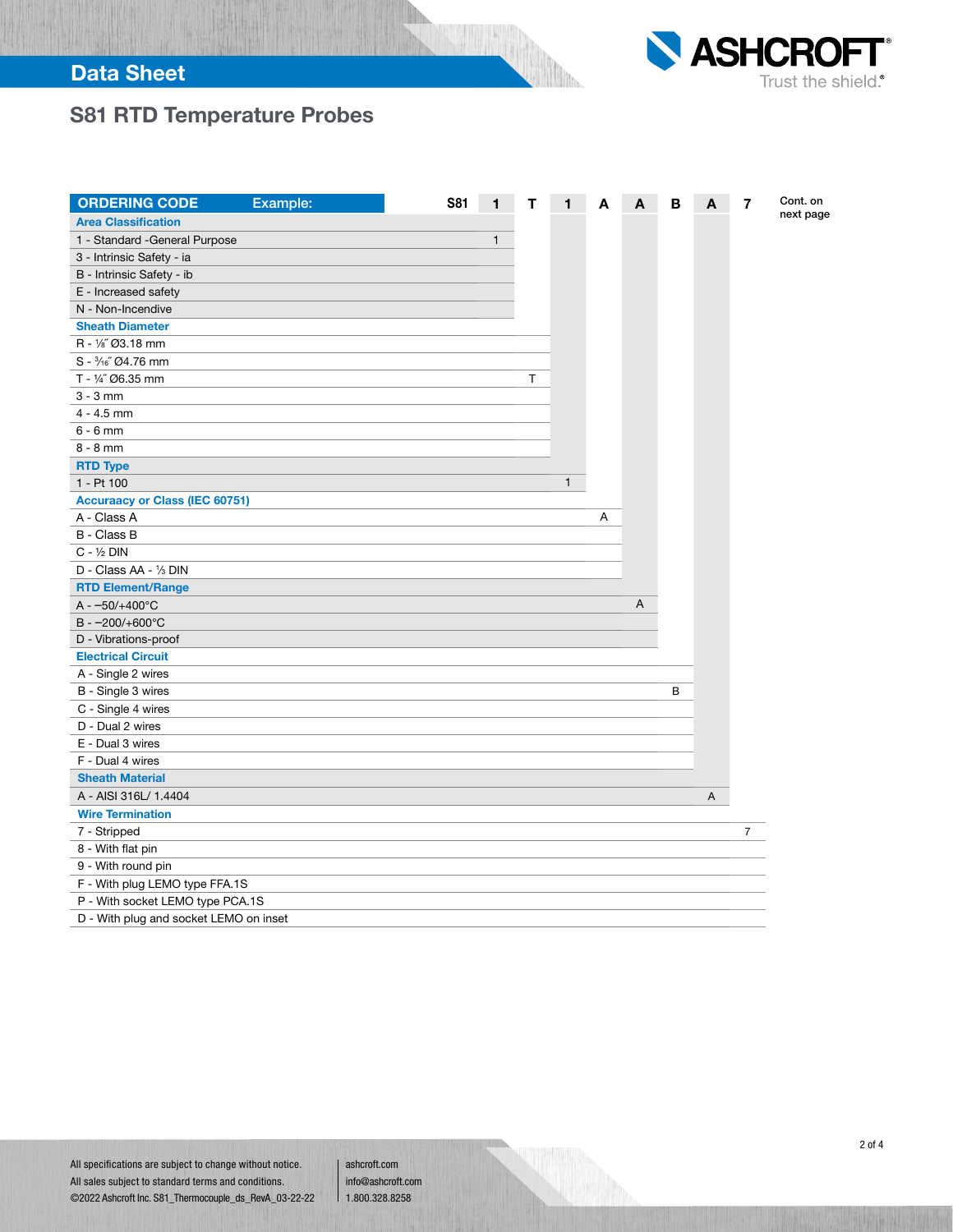# Data Sheet



# S81 RTD Temperature Probes

| <b>ORDERING CODE</b>                                              | Example: (Continued) |  | X. | X | M | N | C <sub>3</sub> | З | 3P | T. | LC=400 mm L=400 mm        |           |
|-------------------------------------------------------------------|----------------------|--|----|---|---|---|----------------|---|----|----|---------------------------|-----------|
| <b>Length Probe</b>                                               |                      |  |    |   |   |   |                |   |    |    | Lead wire                 | Insertion |
| X - L=(min=50, max=100000) (Add actual length L=??                |                      |  |    |   |   |   |                |   |    |    | length in                 | length in |
| at the end of ordering code)                                      |                      |  | X  |   |   |   |                |   |    |    | mm                        | mm        |
| <b>Length Cable</b>                                               |                      |  |    |   |   |   |                |   |    |    |                           |           |
| X - LC=(min=100, max=100000) (Add actual length LC=??             |                      |  |    | X |   |   |                |   |    |    | $mm = inches \times 25.4$ |           |
| at the end of ordering code)                                      |                      |  |    |   |   |   |                |   |    |    |                           |           |
| - - None                                                          |                      |  |    |   |   |   |                |   |    |    |                           |           |
| <b>Lead Wire</b>                                                  |                      |  |    |   |   |   |                |   |    |    |                           |           |
| M - PVC                                                           |                      |  |    |   | М |   |                |   |    |    |                           |           |
| N - Silicon                                                       |                      |  |    |   |   |   |                |   |    |    |                           |           |
| O - PTFE Teflon®                                                  |                      |  |    |   |   |   |                |   |    |    |                           |           |
| P - Fiberglass                                                    |                      |  |    |   |   |   |                |   |    |    |                           |           |
| - - Without                                                       |                      |  |    |   |   |   |                |   |    |    |                           |           |
| <b>Lead Wire Options</b>                                          |                      |  |    |   |   |   |                |   |    |    |                           |           |
| M - With protective spring on lead wire                           |                      |  |    |   |   |   |                |   |    |    |                           |           |
| N - Without protective spring on lead wire                        |                      |  |    |   |   | N |                |   |    |    |                           |           |
| O - Electrically shielded, with protective spring                 |                      |  |    |   |   |   |                |   |    |    |                           |           |
| P - Electrically shielded, without protective spring              |                      |  |    |   |   |   |                |   |    |    |                           |           |
| Q - With Stainless steel braided cover, with protective spring    |                      |  |    |   |   |   |                |   |    |    |                           |           |
| R - With Stainless steel braided cover, without protective spring |                      |  |    |   |   |   |                |   |    |    |                           |           |
| <b>Process Connection</b>                                         |                      |  |    |   |   |   |                |   |    |    |                           |           |
| A1 - Compression fitting G 1/4" AISI 316                          |                      |  |    |   |   |   |                |   |    |    |                           |           |
| A3 - Compression fitting G 1/2" AISI 316                          |                      |  |    |   |   |   |                |   |    |    |                           |           |
| C1 - Compression fitting 1/4 NPT, AISI 316                        |                      |  |    |   |   |   |                |   |    |    |                           |           |
| C3 - Compression fitting 1/2 NPT, AISI 316)                       |                      |  |    |   |   |   | C <sub>3</sub> |   |    |    |                           |           |
| - - Without connection                                            |                      |  |    |   |   |   |                |   |    |    |                           |           |
| 3                                                                 |                      |  |    |   |   |   |                |   |    |    |                           |           |
| <b>Certifications</b>                                             |                      |  |    |   |   |   |                |   |    |    |                           |           |
| - - None required                                                 |                      |  |    |   |   |   |                |   |    |    |                           |           |
| F-FM                                                              |                      |  |    |   |   |   |                |   |    |    |                           |           |
| A - ATEX                                                          |                      |  |    |   |   |   |                |   |    |    |                           |           |
| X - IECEX                                                         |                      |  |    |   |   |   |                |   |    |    |                           |           |
| $S - SIL 2 + ATEX$                                                |                      |  |    |   |   |   |                |   |    |    |                           |           |
| I - INMETRO                                                       |                      |  |    |   |   |   |                |   |    |    |                           |           |
| D - ATEX + IECEX                                                  |                      |  |    |   |   |   |                |   |    |    |                           |           |
| $2 - SIL2$                                                        |                      |  |    |   |   |   |                |   |    |    |                           |           |
| P - EAC (Gost R) + Metrological Russia                            |                      |  |    |   |   |   |                |   |    |    |                           |           |
| <b>Calibration Report</b>                                         |                      |  |    |   |   |   |                |   |    |    |                           |           |
| -- - Without                                                      |                      |  |    |   |   |   |                |   |    |    |                           |           |
| 3P - 3 points                                                     |                      |  |    |   |   |   |                |   | 3P |    |                           |           |
| 5P - 5 points                                                     |                      |  |    |   |   |   |                |   |    |    |                           |           |
| 3D - 3 points                                                     |                      |  |    |   |   |   |                |   |    |    |                           |           |
| 5D - 5 points                                                     |                      |  |    |   |   |   |                |   |    |    |                           |           |
| <b>Tagging</b>                                                    |                      |  |    |   |   |   |                |   |    |    |                           |           |
| - - Without                                                       |                      |  |    |   |   |   |                |   |    |    |                           |           |
| T - Label in stainless steel with tag                             |                      |  |    |   |   |   |                |   |    | T  |                           |           |

Consult factory for other configurations.

ashcroft.com info@ashcroft.com 1.800.328.8258